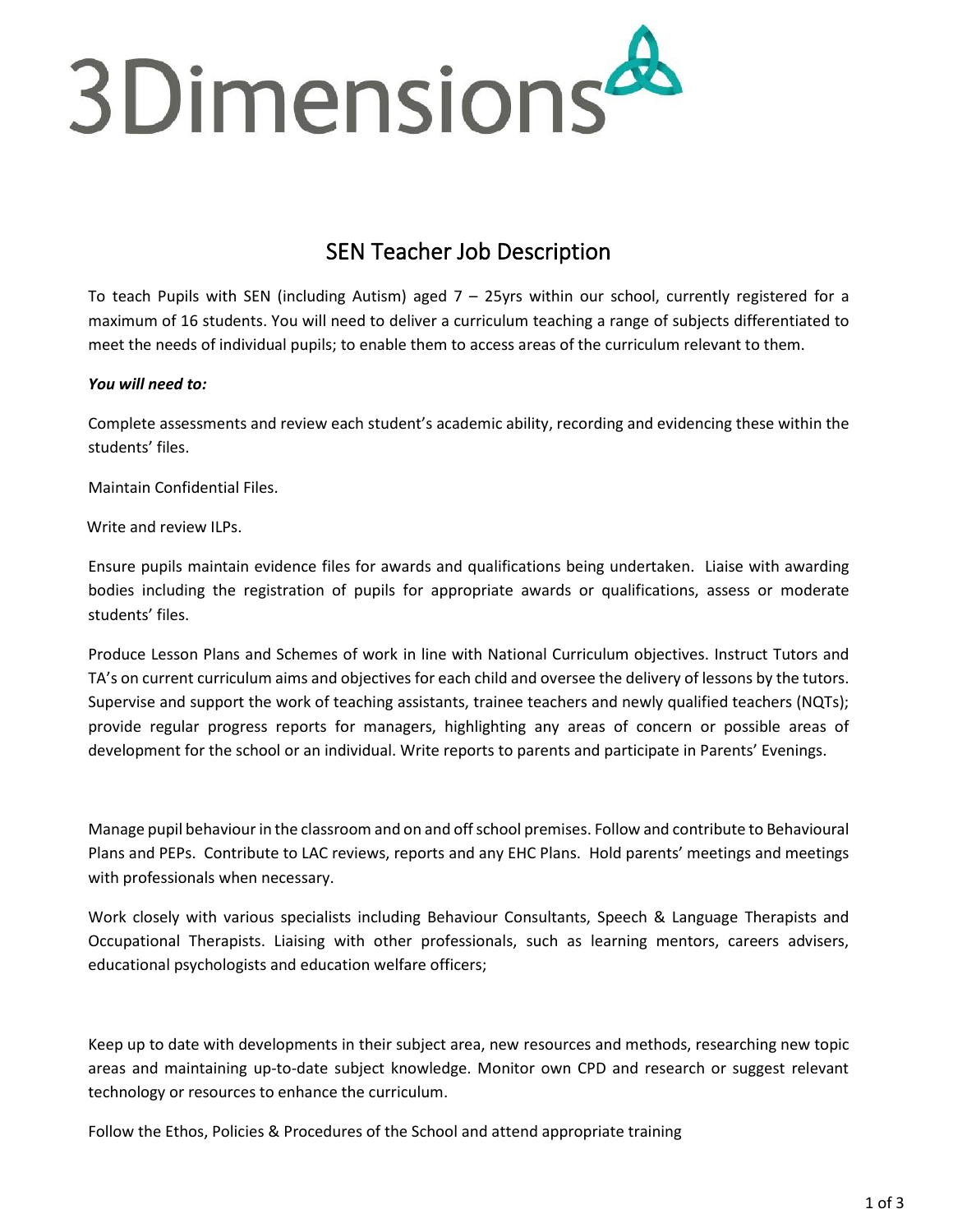Preparing pupils for internal and external assessments and examinations such as Functional Skills, ASDAN, GCSEs and A-levels.

Support extra-curricular activities through follow up lessons, diary reports and evidence keeping.

Undergoing regular observations and participating in regular in-service training (INSET) as part of continuing professional development (CPD).

Follow local Safeguarding Children Board Guidelines for Child Protection.

To participate in the running of at least one residential trip per academic year and evidence extracurricular activities and enrichment activities throughout the year.

To be prepared to communicate and discuss any issue that impacts upon job performance.

To be prepared to evolve with the pupil programme for the benefit of our young people, and all concerned.

Staff are expected to be responsible for the maintenance of their own CPD and to keep a reflective log of any CPD activities undertaken with times, dates, location and the trainer. They are also expected to inform and pass on information to the training co-ordinator of any ad hoc certificates they receive for training or CPD activities.

Our Pupil Programmes operate on a personal basis and teaching staff must be able to respond to any unforeseen changes at short notice and partake in ad-hoc duties necessary to the function of the organisation and the team.

Develop relationships with the professionals and families and establish and maintain effective communication with these parties. Ensure that the team also do the same and effectively work as a team.

#### **Key Responsibilities**

As a teacher you will need to take your turn at supervising breaks, activities and trips. You are also responsible for your pupils' recorded assessments in all subjects, record keeping for each pupil and maintaining an up to date Behaviour Management Plan.

The teacher will need to maintain good communication skills that enable them to communicate with the TA's in their team, delegate duties, pass relevant information to / from parents, management and the rest of your team – COMMUNICATION IS KEY TO THE SAFETY OF ALL.

Monitor and implement the National Curriculum Key Stages, setting deadlines, producing resources needed and monitoring pupils' progress.

Complete Transition Plans for all pupils (as per 3D's Transition forms), keep this process up to date and maintain communication with the pupils' careers advisors and implement any targets that will enable a smoother transition for the pupil (ie, setting up relevant work experience). A key part of this will be attending Annual Reviews and meetings with all YR 9+ pupils, appropriate carers, professionals and management to explain the Transition Process.

Assist in communications with examining bodies e.g. AQA, ASDAN or OCR and maintaining the JCQ registration.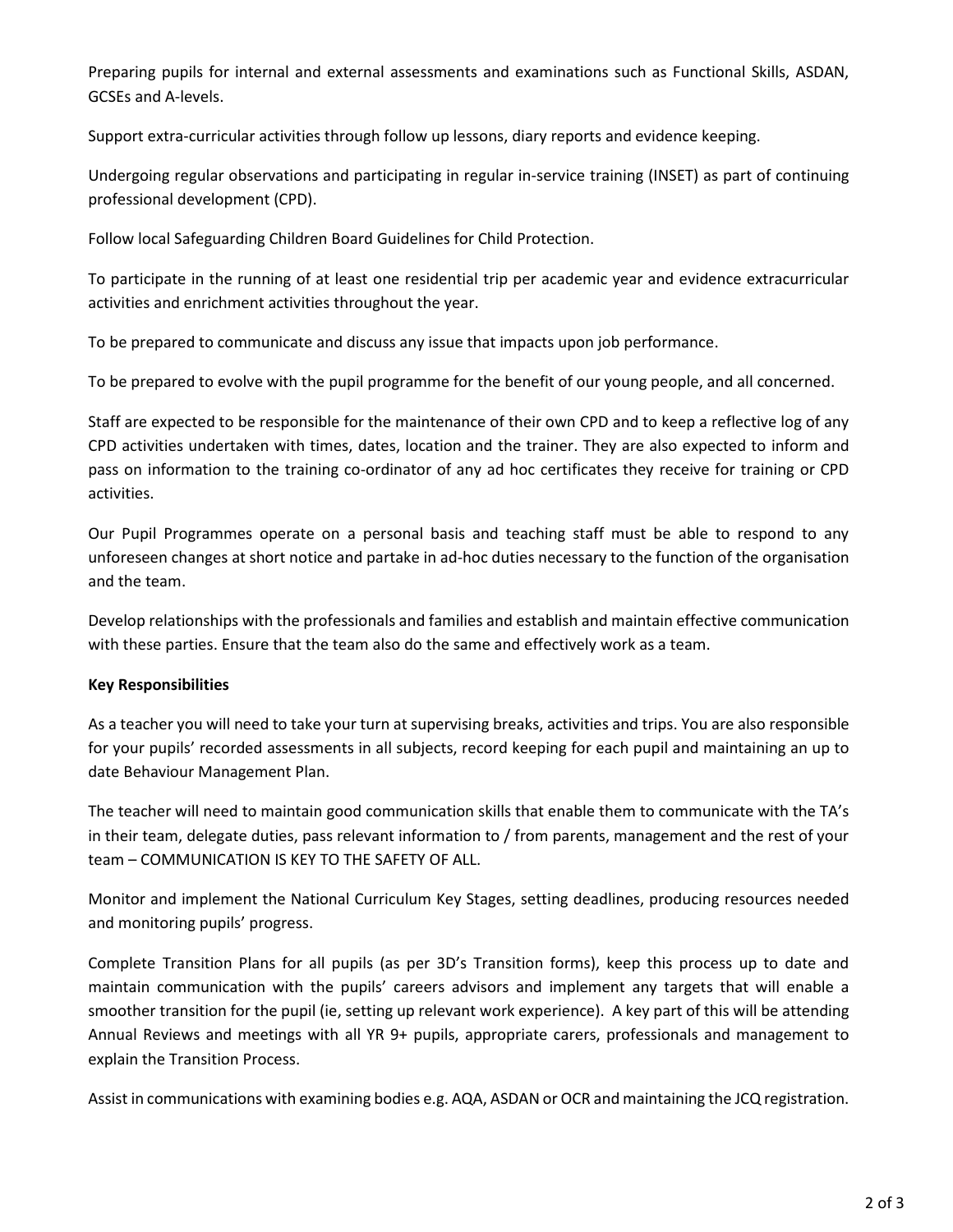**This job description will be referred to where necessary during the appraisal process and during any reviews of performance.** 

## **General**

- Ensure awareness that the service operates to agreed budgets and contribute to keeping within these budgets as instructed
- Exercises vigilance in respect of Health and Safety and promptly report all hazards and/or remedying them where appropriate. Undertake all duties in a manner calculated to minimise or avoid unnecessary risks, personally or to others.
- Operates at all times in accordance with company policies and procedures, with particular reference to Safeguarding, Child Protection, Whistle blowing, Complaints and Representations and Behaviour Policies
- Report issues and/or incidents relating to staff and Students that have arisen in the day promptly to the relevant Education Manager or appropriate person
- Participate in training and take responsibility for personal development
- Participate in team meetings, supervisions and annual reviews in accordance with Company policy and the standards set by the Regulatory Body
- Work to promote the school as a valued, professional asset within its community and also to promote a culture that individuals and staff conduct themselves at all times in a manner that reinforces this image
- Ensure that all actions are in the interests of the Students and the Company.
- To work to and exhibit the values of the Company and maintain standards of behaviour in accordance with Company policies, procedures and practices
- To carry out any other reasonable and relevant duties as required

#### Note:

Any subject specialism information must be authorised separately.

As part of or commitment to safer recruitment, candidates will undergo all safer recruitment checks this will include an Enhanced DBS and any other checks required by regulatory bodies for the role, such as, references, right to work, qualifications, S128 and prohibition checks.